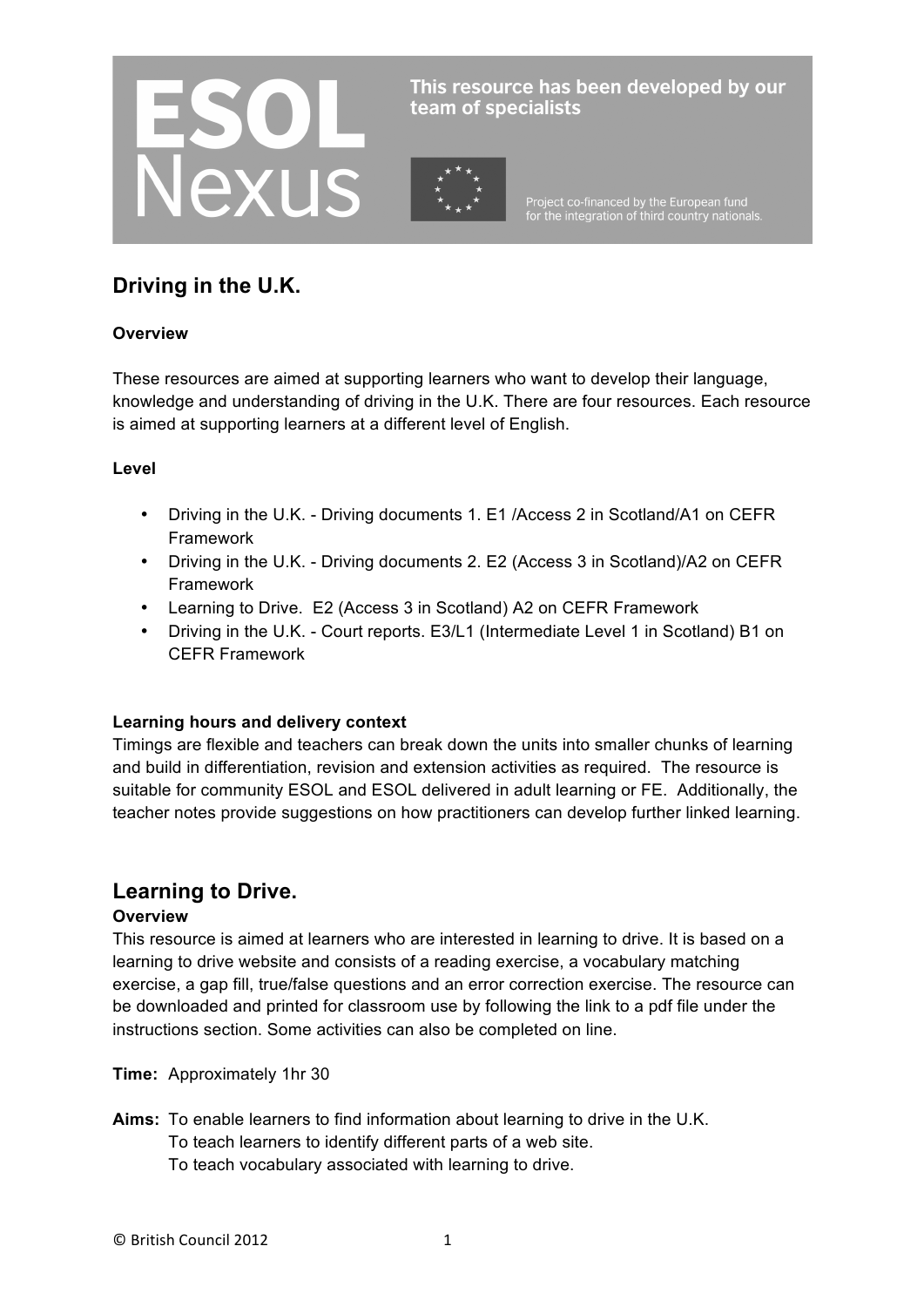### **Objectives:**

By the end of the session learners will:

Explain how to start learning to drive in the U.K.

Identify different parts of a web page.

Demonstrate an understanding of a number of key words to do with learning to drive in the U.K.

### **Preparation:**

You will need access to computers with the internet or paper based worksheets downloaded and printed from the instructions section of the learning to drive activities.

### **Suggested procedure.**

### **Preparation: Finding information on a web site.**

The aim of this activity is to familiarise learners with a web page and identify the different parts of a web page. At this stage learners should not try to read the body of text.

Ask the learners: Do you use the internet? Are there any web sites that you like?

Direct the learners to look at the learning to drive website. Ask them what they think the website is telling us about. Tell the learners to read the information about the web page and to identify the tabs, adverts, logo, title and text.

Ask learners to complete the activity individually by writing the correct words in the boxes.

### **Reading:**

- Ask the learners if anyone is learning to drive. How long have they been learning? Do they find it difficult or easy? Has anyone taken a driving test?
- Find out if the learners have used the internet to find information about learning to drive? Ask them if they know any websites that can help. Tell the learners that there is a lot of information on the directgov website.
- Ask the learners to read the information given on the learning to drive website. If the learners do not have access to a computer the information can be printed from page 7 of the worksheets.
- For further reading practice learners could work in pairs taking turns to read a paragraph.

### **Activity 1: Match the word or phrase to its definition.**

This activity can be completed as an interactive exercise on the computer or can be downloaded as a worksheet.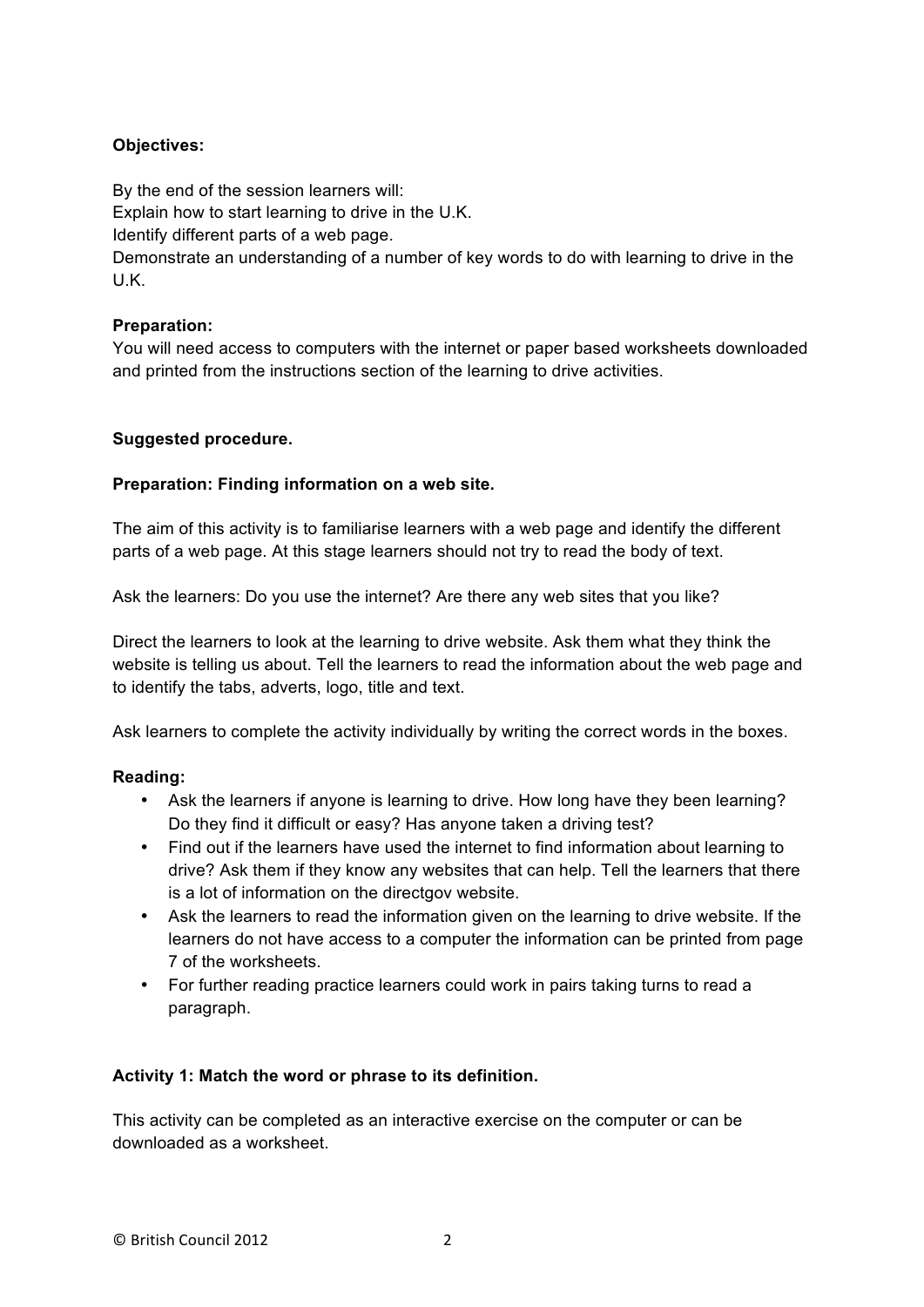- As a class ask the learners to read chorally the key words on the screen on the left of the worksheet.
- Tell the learners to work in pairs and draw a line to match the word with its definition or to complete the interactive exercise Task 1 on the 'learning to drive' web page by clicking and dragging the words next to the definitions..
- To facilitate understanding of the words learners may like to find the words in the text before completing the matching exercise.
- Ask the learners to work individually to find the three phrases in the text and write the phrases next to the sentences with the same meaning. This can also be done as an interactive exercise in Task 2 on the 'learning to drive' web page.

### **Activity 3 page 4 Gap Fill.**

In this activity learners can consolidate the work they have done in the previous exercise by using the new words to complete a gap fill.

Ask the learners to work individually to complete the activity and then to check their answers in pairs with each partner reading a paragraph aloud.

The activity can be completed in paper form or on-line under task 3 on the learning to drive web page.

#### **Activity 4: True or False.**

- Ask the learners to work in pairs taking turns to read each sentence and decide if it is true or false.
- Learners then swap papers with another pair and check each others' answers.

The activity can be completed in paper form or on-line under task 3 on the 'learning to drive' web page.

#### **Activity 5: Error correction**.

In this exercise learners read through a short text and find the mistakes. To encourage readers to skim the text and improve reading speed you could make this competitive by seeing who can find the five mistakes first.

Feed back to the class by asking individual learners to suggest a correct version of the sentence.

Learners can then work individually to write a correct version of the text.

#### **Extension.**